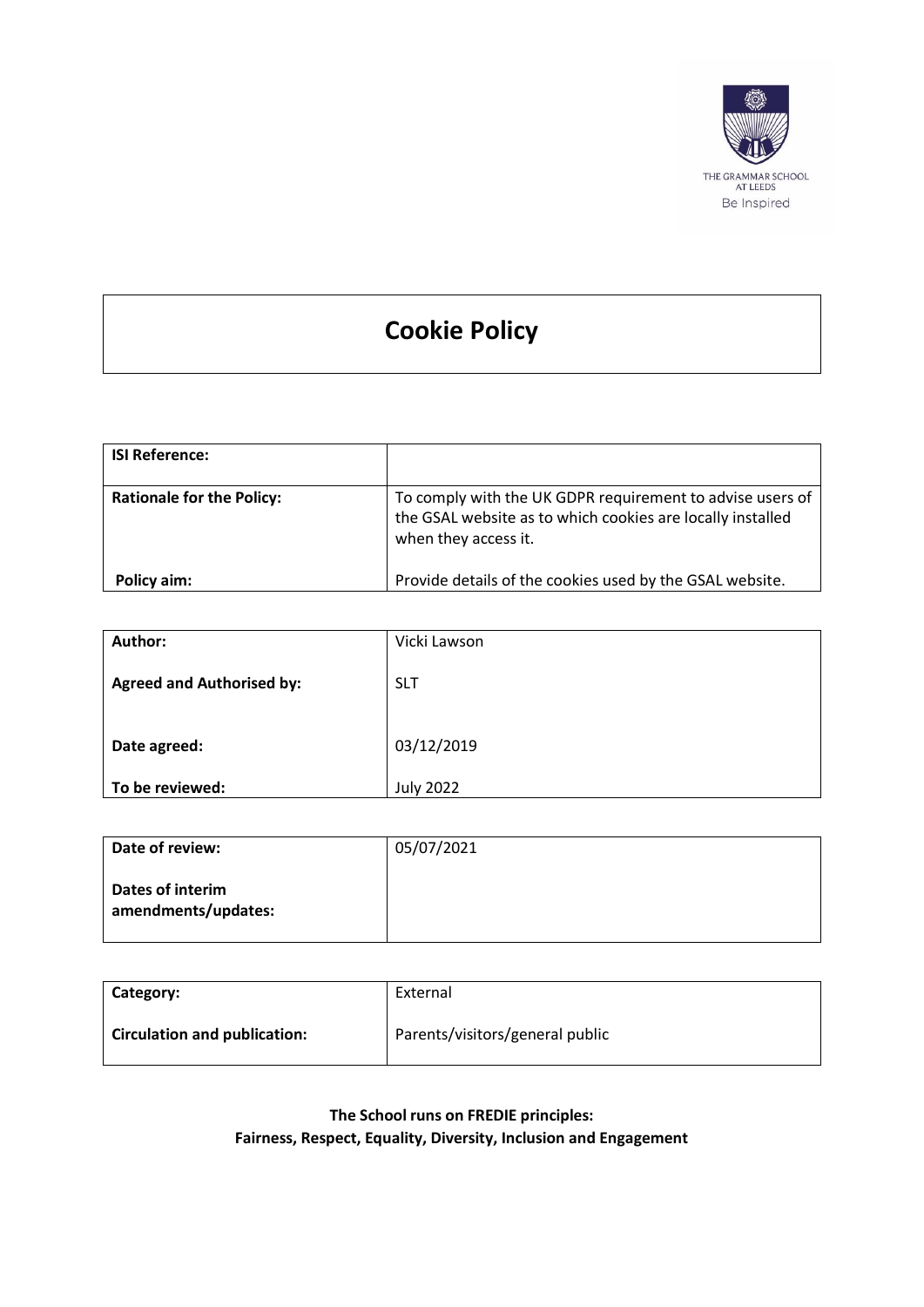## **1. Introduction**

This cookie policy is designed to tell you how we, The Grammar School at Leeds (GSAL), use cookies and similar technologies on our website.

## **2. About Cookies**

A cookie consists of information sent by a web server to a web browser and stored by the browser. The information is then sent back to the server each time the browser requests a page from the server. This enables the web server to identify and track the web browser.

Cookies are used by web developers to help users navigate their websites efficiently and perform certain functions. Cookies are created not just by the website the user is browsing but also by other websites that run ads, widgets, or other elements on the page being loaded. These cookies regulate how the ads appear or how the widgets and other elements function on the page.

#### **3. What cookies do we use?**

Cookies are categorised into 4 types:

- **Strictly necessary cookies -** These are cookies that are required for the operation of Our Website. They include, for example, cookies that enable you to log into secure areas of Our Website. Without these cookies, services you have asked for cannot be provided.
- **Performance cookies -** These cookies collect information about how visitors use Our Website, for example which web page you visit and if you get error messages from web pages. These cookies help us to improve the way Our Website works. These cookies don't collect information that identifies a visitor. All information these cookies collect is aggregated and therefore anonymous. It is only used to improve how a website works. Please note that third parties (including, for example, providers of external services like web traffic analysis services) may have placed performance cookies on Our Website.
- **Functionality cookies -** These cookies allow Our Website to remember choices you make (such as your username, language or the region you are in) and provide enhanced, more personal features. For instance, a website may be able to provide you with local weather reports or traffic news by storing in a cookie the region in which you are currently located. These cookies can also be used to remember changes you have made to text size, fonts and other parts of web pages that you can customise. They may also be used to provide services you have asked for such as watching a video or commenting on a blog. The information these cookies collect may be anonymised and they cannot track your browsing activity on other websites.
- **Tracking cookies -** These are cookies that collect information about your browsing habits to make advertising relevant to you and your interests. They are also used to limit the number of times you see an advertisement as well as help measure the effectiveness of the advertising campaigns. They are usually placed by advertising networks with the website operator's permission. They remember that you have visited a website and this information is shared with other organisations such as advertisers.

| Site        | Cookie Name | What does it do                                                                                                                 |
|-------------|-------------|---------------------------------------------------------------------------------------------------------------------------------|
| gsal.org.uk | _ga         | Register a unique ID that is used to<br>generate statistical data on how the<br>visitor uses the website.                       |
| gsal.org.uk | _gat        | Used by Google Analytics to throttle<br>request rate.                                                                           |
| gsal.org.uk | $\_$ fbp    | Used by Facebook to deliver a series of<br>advertisement products such as real<br>time bidding from third party<br>advertisers. |

Our webserver places the following cookies on your device: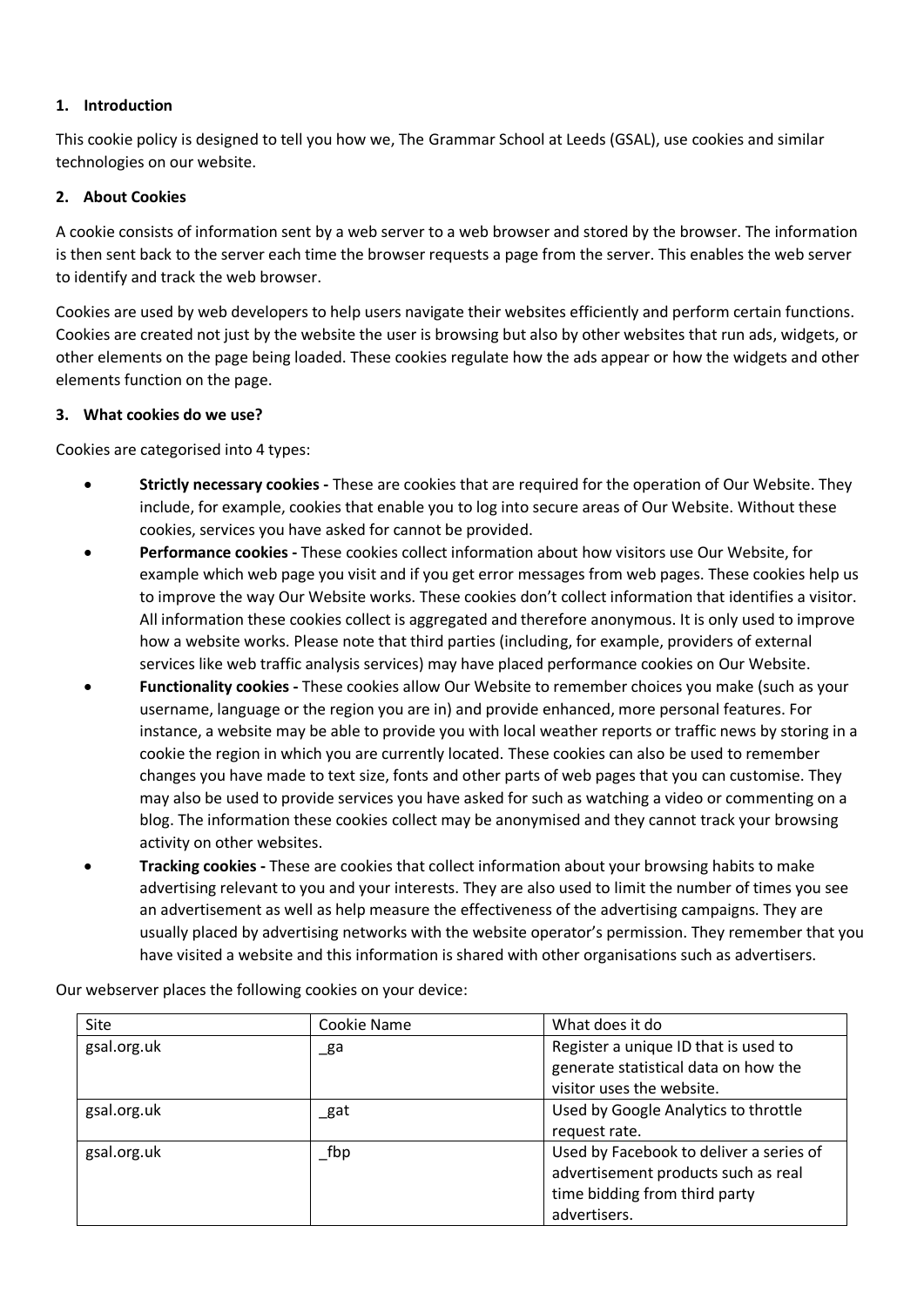| gsal.org.uk | _gid | Register a unique ID that is used to |
|-------------|------|--------------------------------------|
|             |      | generate statistical data on how the |
|             |      | visitor uses the website.            |

# **Third party cookies**

Our website also sets or allow the setting of the following cookies for third parties.

| <b>Site</b>      | <b>Cookie Name</b> | What does it do                             |
|------------------|--------------------|---------------------------------------------|
| linkedin.com     | lang               | Set by LinkedIn when a web page             |
|                  |                    | contains an embedded "Follow us"            |
|                  |                    | panel.                                      |
| typekit.net      | p.gif              | Keep track of special fonts used on the     |
|                  |                    | website for internal analysis. The cookie   |
|                  |                    | does not register any visitor data.         |
| linkedin.com     | bcookie            | Used by the social networking service,      |
|                  |                    | LinkedIn, for tracking the use of           |
|                  |                    | embossed services.                          |
| linkedin.com     | bscookie           | Used by the social networking service,      |
|                  |                    | LinkedIn, for tracking the use of           |
|                  |                    | embedded services.                          |
| facebook.com     | fr                 | Used by Facebook to deliver a series of     |
|                  |                    | advertisement products such as real         |
|                  |                    | time bidding from third party               |
|                  |                    | advertisers.                                |
| ads.linkedin.com | lang               | Remembers the users selected language       |
|                  |                    | version of a website.                       |
| linkedin.com     | lidc               | Used by the social networking service,      |
|                  |                    | LinkedIn, for tracking the use of           |
|                  |                    | embedded services.                          |
| Google.com       | <b>NID</b>         | Registers a unique ID that identifies a     |
|                  |                    | returning user's device. The ID is used to  |
|                  |                    | targeted ads.                               |
| doubleclick.net  | r/collect          | This cookie is used to send data to         |
|                  |                    | Google Analytics about the visitor's        |
|                  |                    | device and behaviour. It tracks the visitor |
|                  |                    | across devices and marketing channels.      |
| google.com       | rc::a              | This cookie is used to distinguish          |
|                  |                    | between humans and bots. This is            |
|                  |                    | beneficial for the website, in order to     |
|                  |                    | make valid reports on the use of their      |
|                  |                    | website.                                    |
| google.com       | rc::b              | This cookie is used to distinguish          |
|                  |                    | between humans and bots.                    |
| google.com       | rc::c              | This cookie is used to distinguish          |
|                  |                    | between humans and bots.                    |
| facebook.com     | tr                 | Used by Facebook to deliver a series of     |
|                  |                    | advertisement products such as real         |
|                  |                    | time bidding from third party               |
|                  |                    | advertisers.                                |
| linkedin.com     | UserMatchHistory   | Used to track visitors on multiple          |
|                  |                    | websites, in order to present relevant      |
|                  |                    | advertisement based on the visitor's        |
|                  |                    | preferences.                                |